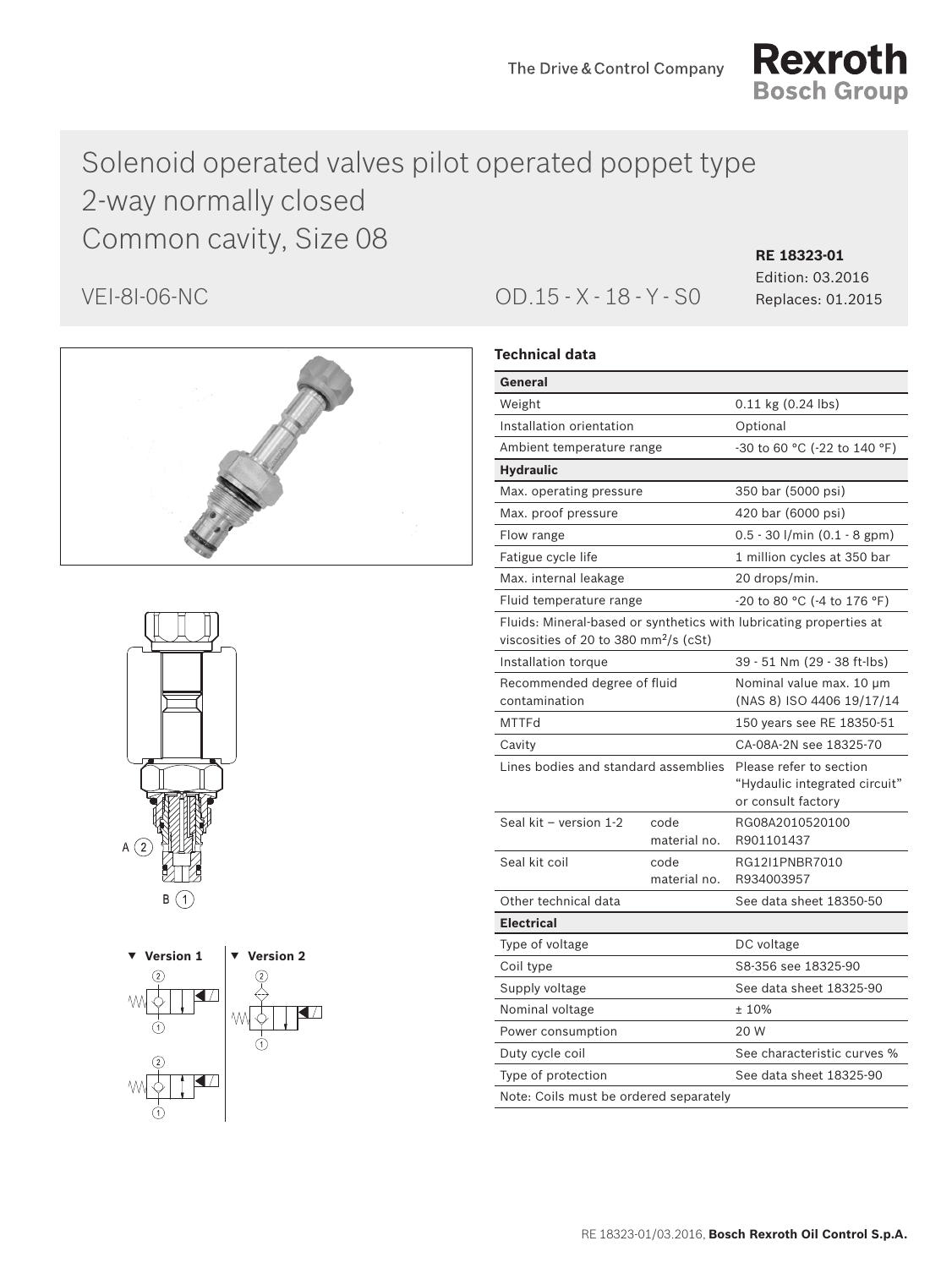# **Ordering code**



| <b>Type</b>    | <b>Material number</b> | <b>Type</b>    | <b>Material number</b> |
|----------------|------------------------|----------------|------------------------|
| OD1501183IS000 | R901090962             | OD1507183CS000 | R930054706             |
| OD1501183MS000 | R901090966             |                |                        |
| OD1505183IS000 | R901090953             |                |                        |
| OD1505183MS000 | R901090950             |                |                        |
| OD1507183IS000 | R901091142             |                |                        |
| OD1507183MS000 | R934003486             |                |                        |
|                |                        |                |                        |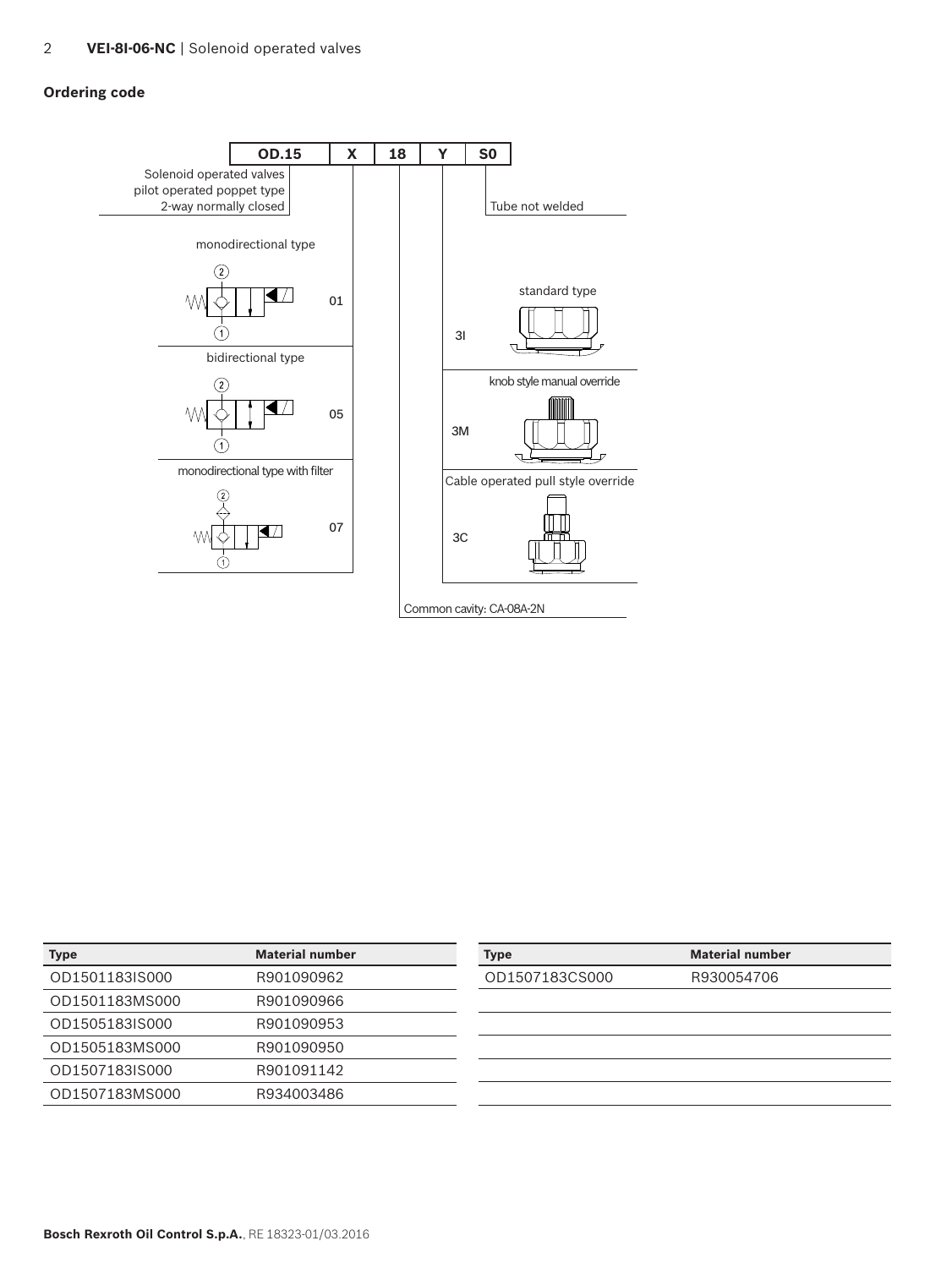# **Characteristic curves**